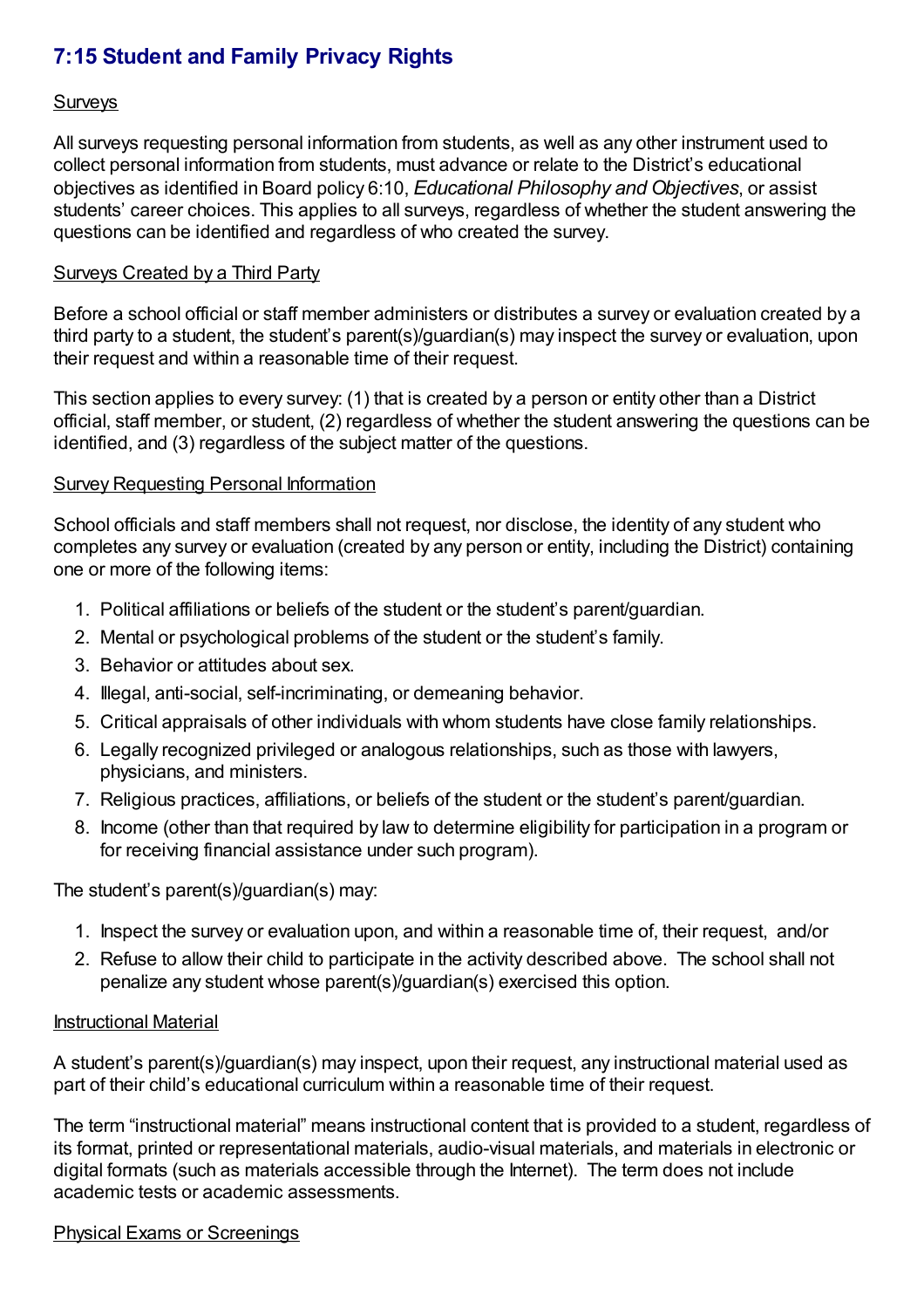No school official or staff member shall subject a student to a non-emergency, invasive physical examination or screening as a condition of school attendance. The term "invasive physical examination" means any medical examination that involves the exposure of private body parts, or any act during such examination that includes incision, insertion, or injection into the body, but does not include a hearing, vision, or scoliosis screening.

The above paragraph does not apply to any physical examination or screening that:

- 1. Is permitted or required by an applicable State law, including physical examinations or screenings that are permitted without parental notification.
- 2. Is administered to a student in accordance with the Individuals with Disabilities Education Act (20 U.S.C. §1400 et seq.).
- 3. Is otherwise authorized by Board policy.

# Selling or Marketing Students' Personal Information Is Prohibited

No school official or staff member shall market or sell personal information concerning students (or otherwise provide that information to others for that purpose). The term "personal information" means individually identifiable information including: (1) a student or parent's first and last name, (2) a home or other physical address (including street name and the name of the city or town), (3) a telephone number, (4) a Social Security identification number or (5) driver's license number or State identification card.

The above paragraph does not apply: (1) if the student's parent(s)/guardian(s) have consented; or (2) to the collection, disclosure or, use of personal information collected from students for the exclusive purpose of developing, evaluating or providing educational products or services for, or to, students or educational institutions, such as the following:

- 1. College or other postsecondary education recruitment, or military recruitment.
- 2. Book clubs, magazines, and programs providing access to low-cost literary products.
- 3. Curriculum and instructional materials used by elementary schools and secondary schools.
- 4. Tests and assessments to provide cognitive, evaluative, diagnostic, clinical, aptitude, or achievement information about students (or to generate other statistically useful data for the purpose of securing such tests and assessments) and the subsequent analysis and public release of the aggregate data from such tests and assessments.
- 5. The sale by students of products or services to raise funds for school-related or educationrelated activities.
- 6. Student recognition programs.

Under no circumstances may a school official or staff member provide a student's "personal information" to a business organization or financial institution that issues credit or debit cards.

# Notification of Rights and Procedures

The Superintendent or designee shall notify students' parents/guardians of:

- 1. This policy as well as its availability upon request from the general administration office.
- 2. How to opt their child out of participation in activities as provided in this policy.
- 3. The approximate dates during the school year when a survey requesting personal information, as described above, is scheduled or expected to be scheduled.
- 4. How to request access to any survey or other material described in this policy.

This notification shall be given parents/guardians at least annually, at the beginning of the school year, and within a reasonable period after any substantive change in this policy.